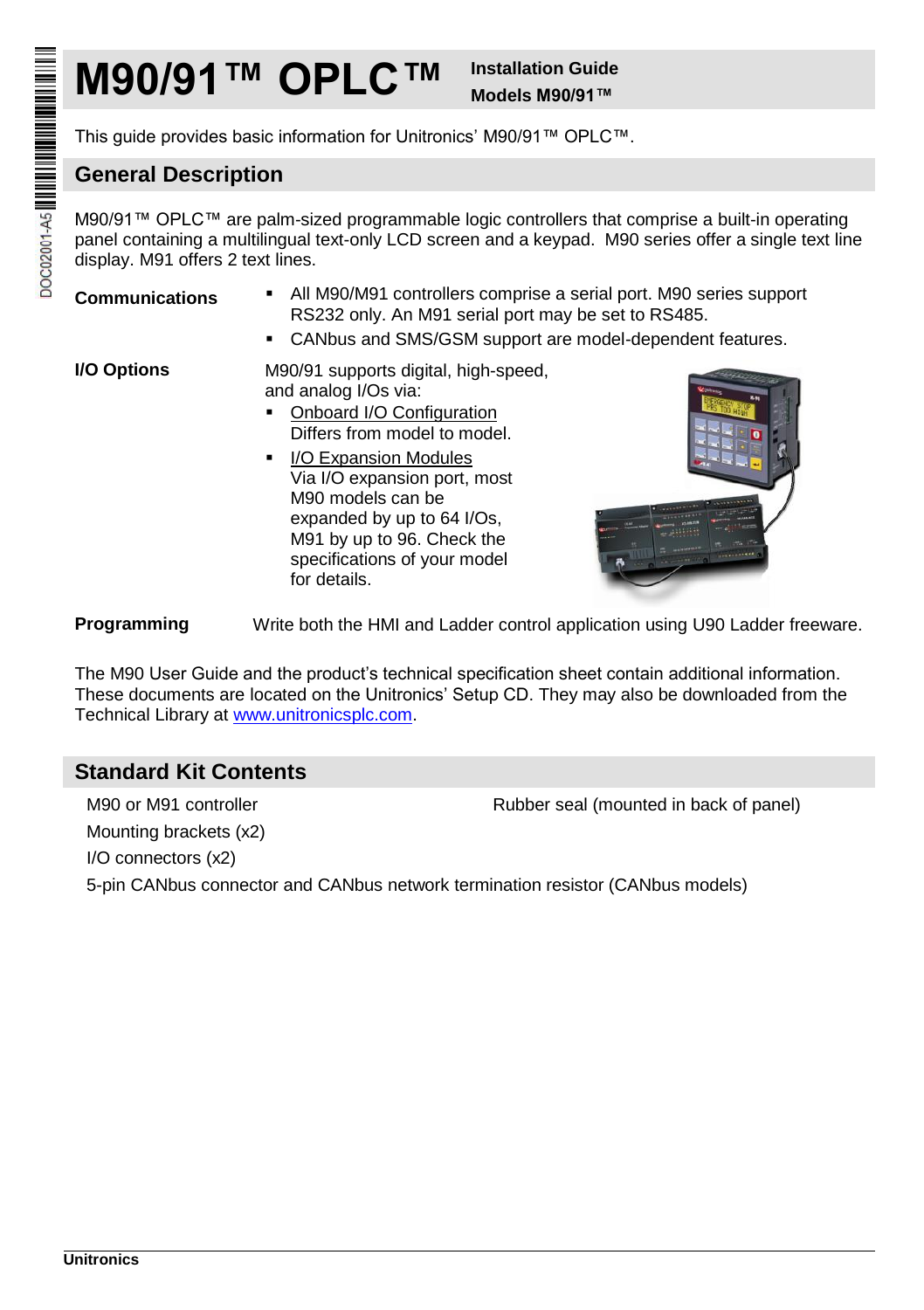# **Danger Symbols**

When any of the following symbols appear, read the associated information carefully.

| Symbol  | Meaning | Description                                                     |
|---------|---------|-----------------------------------------------------------------|
|         | Danger  | The identified danger causes physical and property damage.      |
|         | Warning | The identified danger could cause physical and property damage. |
| Caution | Caution | Use caution.                                                    |

- Before using this product, the user must read and understand this document.
- All examples and diagrams are intended to aid understanding, and do not guarantee operation. Unitronics accepts no responsibility for actual use of this product based on these examples.
- Please dispose of this product according to local and national standards and regulations.
- Only qualified service personnel should open this device or carry out repairs.

Failure to comply with appropriate safety guidelines can cause severe injury or property damage. /≩

Do not attempt to use this device with parameters that exceed permissible levels.

To avoid damaging the system, do not connect/disconnect the device when power is on.

## **Environmental Considerations**

- Do not install in areas with: excessive or conductive dust, corrosive or flammable gas,
- moisture or rain, excessive heat, regular impact shocks or excessive vibration, in accordance with the standards given in the product's technical specification sheet.
- Ventilation: 10mm space required between controller's top/bottom edges & enclosure walls.
- Do not place in water or let water leak onto the unit.
- $\sqrt{1}$ Do not allow debris to fall inside the unit during installation.
	- Install at maximum distance from high-voltage cables and power equipment.

# **Mounting**

## **Dimensions**





 $\sqrt{1}$ 

∕≸∖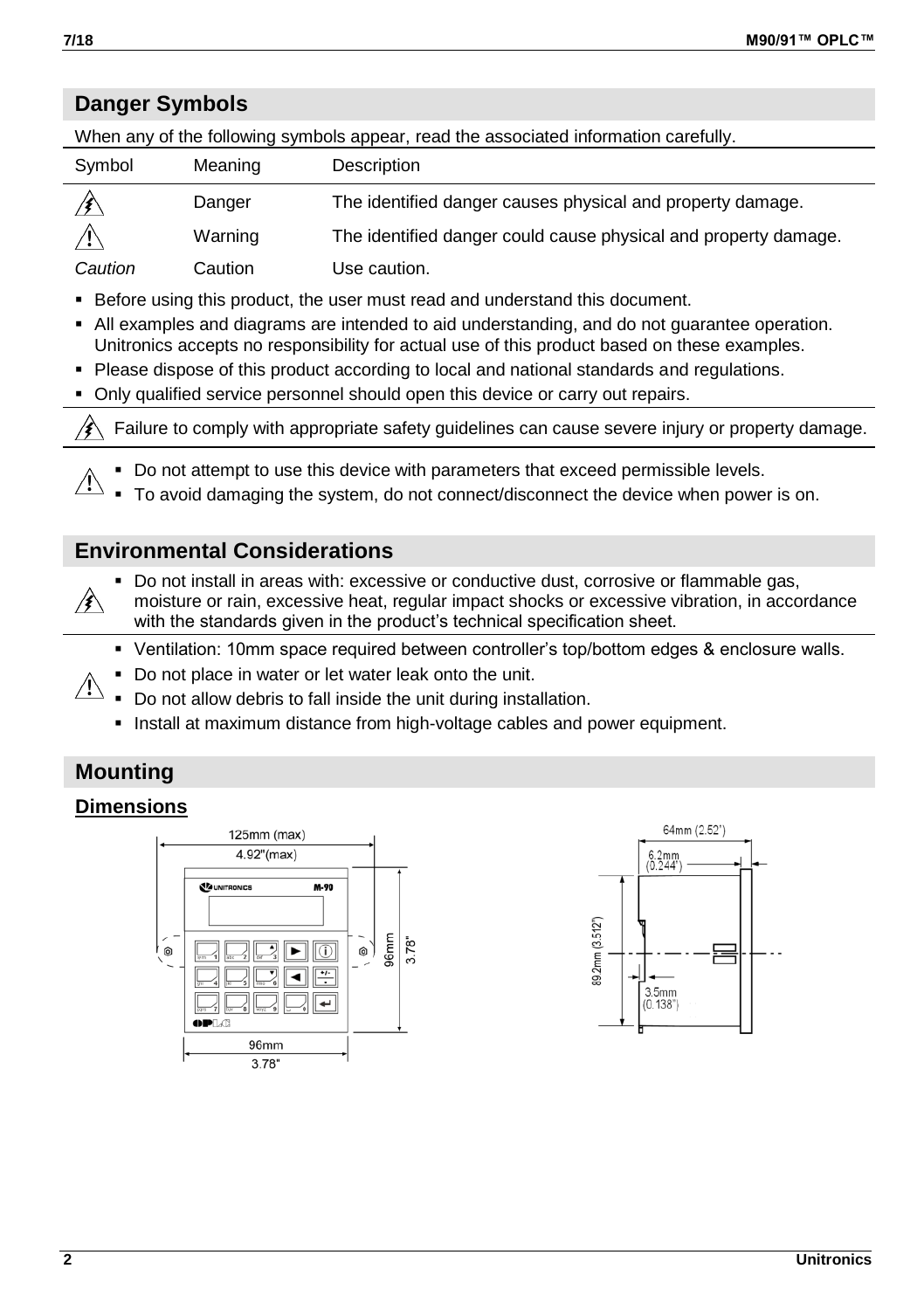# **Panel mounting**

Before you begin, note that the mounting panel cannot be more than 5 mm thick.

- 1. Make a panel cut-out measuring 92 x 92 mm (3.622" x 3.622").
- 2. Slide the controller into the cut-out, ensuring that the rubber seal is in place.
- 3. Push the 2 mounting brackets into their slots on the sides of the controller as shown in the figure to the right.
- 4. Tighten the bracket screws against the panel. Hold the bracket securely against the unit while tightening the screw.
- 5. When properly mounted, the controller is squarely situated in the panel cut-out as shown in the figure to the right.



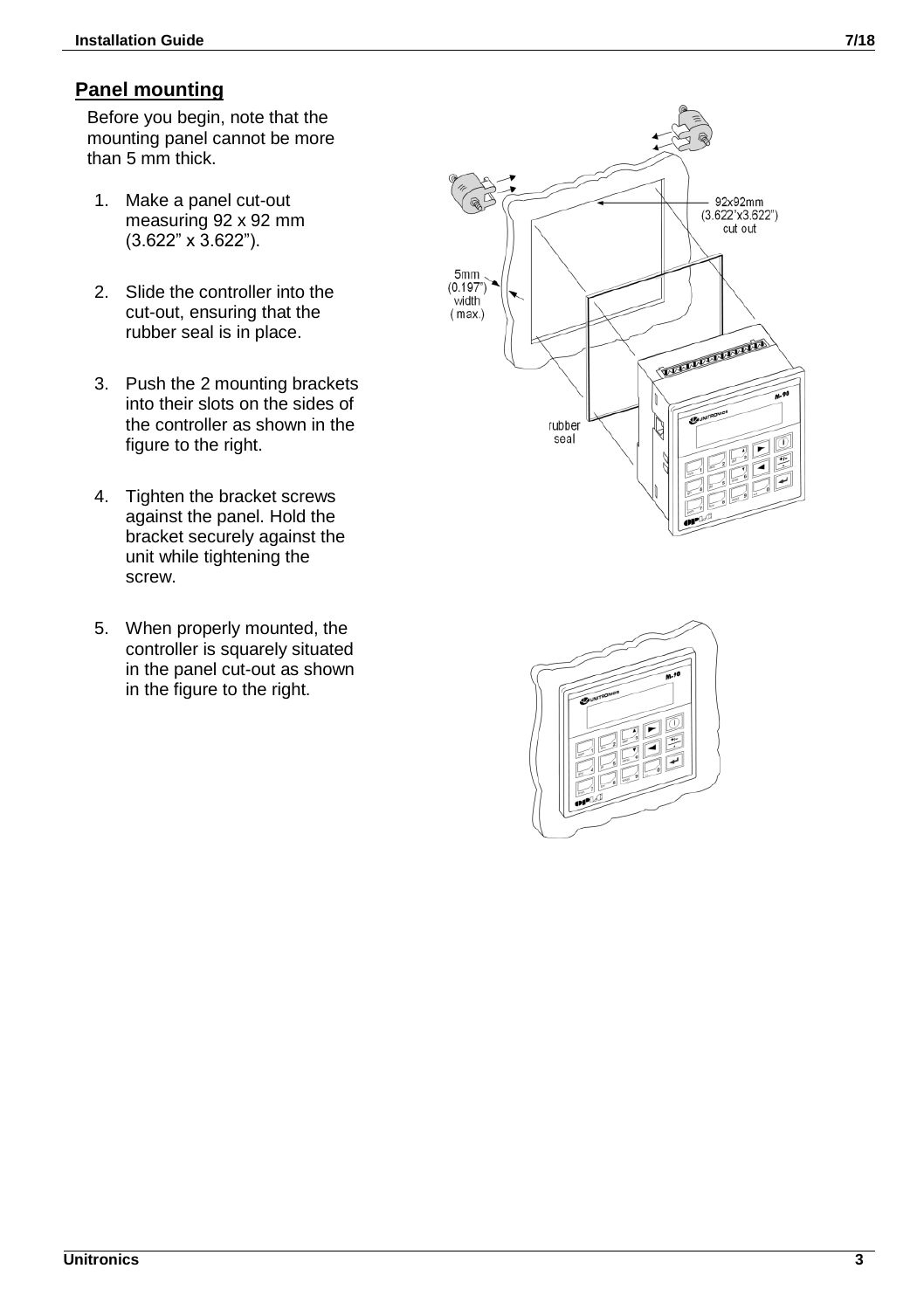## **DIN-rail mounting**

1. Snap the controller onto the DIN rail as shown in the figure to the right.

2. When properly mounted, the controller is squarely situated on the DIN-rail as shown in the figure to the right.

# **I/O Modules**

The controllers offer an on-board I/O configuration that differs according to the controller model; I/O wiring diagrams are in the controller's technical specification sheet.

Additional I/Os may be integrated into the system via I/O Expansion Modules that you plug into the controller's I/O expansion port. Note that the relevant wiring diagrams are in the module's technical specification sheet, and that an I/O adapter is required for most modules.

# **Wiring: General**



Use crimp terminals for wiring; use 26-14 AWG wire (0.13 mm  $^{2}$  - 2.08 mm<sup>2</sup>).

- 1. Strip the wire to a length of 7±0.5mm (0.250–0.300").
- 2. Unscrew the terminal to its widest position before inserting a wire.
- 3. Insert the wire completely into the terminal to ensure a proper connection.
- 4. Tighten enough to keep the wire from pulling free.

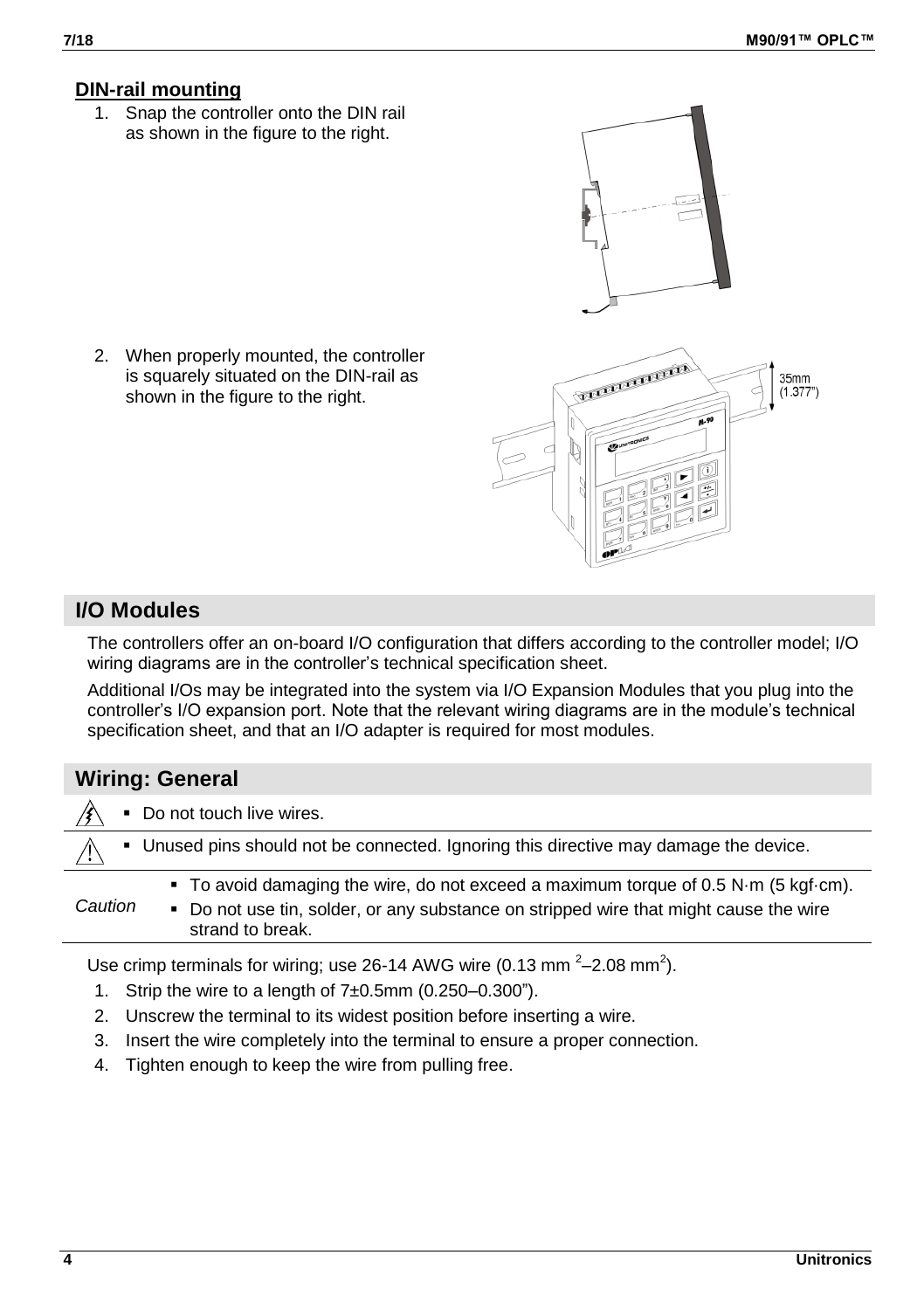# **Power Supply**

仱

The controller requires an external 12 or 24VDC power supply, according to the controller model. Exact information may be found in the controller's technical specification sheet.

A non-isolated power supply can be used if a 0V signal is connected to the chassis.

- You must use an external circuit protection device.
- Install an external circuit breaker. Guard against shortcircuiting in external wiring.
- Double-check all wiring before turning on the power supply.
- Do not connect either the 'Neutral or 'Line' signal of the 110/220VAC to device's 0V pin.
- In the event of voltage fluctuations or non-conformity to voltage power supply specifications, connect the device to a regulated power supply.



#### **M91 only: Earthing the Power Supply**

To maximize system performance, avoid electromagnetic interference by:

- Mounting the controller on a metal panel.
- Earthing the controller's power supply: connect one end of a 14 AWG wire to the chassis signal; connect the other end to the panel.

#### **Note: The wire used to earth the power supply must not exceed 10 cm in length. If your conditions do not permit this, do not earth the power supply**

## **Communication Ports**

Note that different controller models offer different serial and CANbus communication options. To see which options are relevant, check your controller's technical specifications.

| $\blacksquare$ | Turn off power before making communications connections. |                                                                                      |  |  |  |
|----------------|----------------------------------------------------------|--------------------------------------------------------------------------------------|--|--|--|
|                |                                                          | Note that the serial ports are not isolated.                                         |  |  |  |
| Caution        |                                                          | Signals are related to the controller's 0V; the same 0V is used by the power supply. |  |  |  |
|                |                                                          | Always use the appropriate port adapters.                                            |  |  |  |

## **Serial Communications**

Both M90 and M91 comprise an RJ-11 type serial port that supports RS232.

An M91 serial port can be set to either RS232 or RS485 according to jumper settings.

Use RS232 to download programs from a PC, and to communicate with serial devices and applications, such as SCADA.

Use RS485 to create a multi-drop network containing up to 32 devices.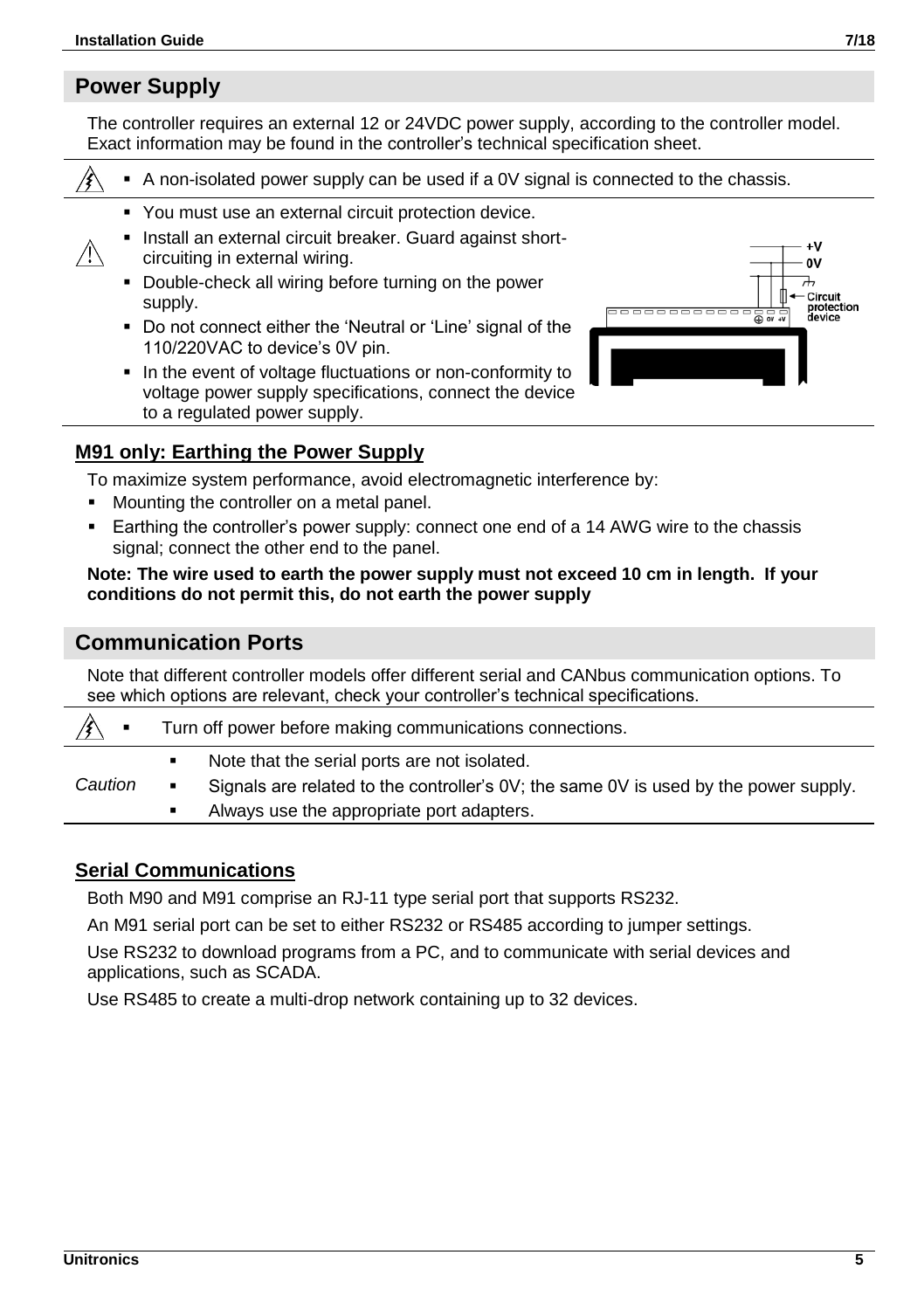#### **Pinouts**

The pinouts below show the signals between the adapter and port.

| <b>RS232</b>   |                    | <b>RS485</b> |                    | <b>Controller Port</b> |  |
|----------------|--------------------|--------------|--------------------|------------------------|--|
| Pin#           | <b>Description</b> | Pin#         | <b>Description</b> |                        |  |
| $1*$           | DTR signal         |              | A signal $(+)$     |                        |  |
| $\overline{2}$ | 0V reference       | 2            | (RS232 signal)     | 量                      |  |
| 3              | <b>TXD</b> signal  | 3            | (RS232 signal)     | Pin $#1$               |  |
| 4              | RXD signal         | 4            | (RS232 signal)     |                        |  |
| 5              | 0V reference       | 5            | (RS232 signal)     |                        |  |
| $6*$           | DSR signal*        | 6            | B signal $(-)$     |                        |  |

\*Standard programming cables do not provide connection points for pins 1 and 6.

#### **M91 only: RS232 to RS485: Changing Jumper Settings**

- To access the jumpers, open the controller and then remove the module's PCB board. Before you begin, turn off the power supply, disconnect and dismount the controller.
- When a port is adapted to RS485, Pin 1 (DTR) is used for signal A, and Pin 6 (DSR) signal is used for signal B.
- If a port is set to RS485, **and** flow signals DTR and DSR are not used, the port can also be used to communicate via RS232; with the appropriate cables and wiring.
- Before performing these actions, touch a grounded object to discharge any electrostatic charge. ЛN
	- Avoid touching the PCB board directly. Hold the PCB board by its connectors.





- 1. Turn power off before opening the controller.
- 2. Locate the 4 slots on the sides of the controller.
- 3. Using the blade of a flat-bladed screwdriver, gently pry off the back of the controller.
- 4. Gently remove the top PCB board:
	- a. Use one hand to hold the top-most PCB board by its top and bottom connectors.
	- b. With the other hand, grasp the controller, while keeping hold of the serial ports; this will keep the bottom board from being removed together with the top board. c. Steadily pull the top board off.
- 5. Locate the jumpers, and then change the jumper settings as required. Jumper settings are shown on page [7.](#page-6-0)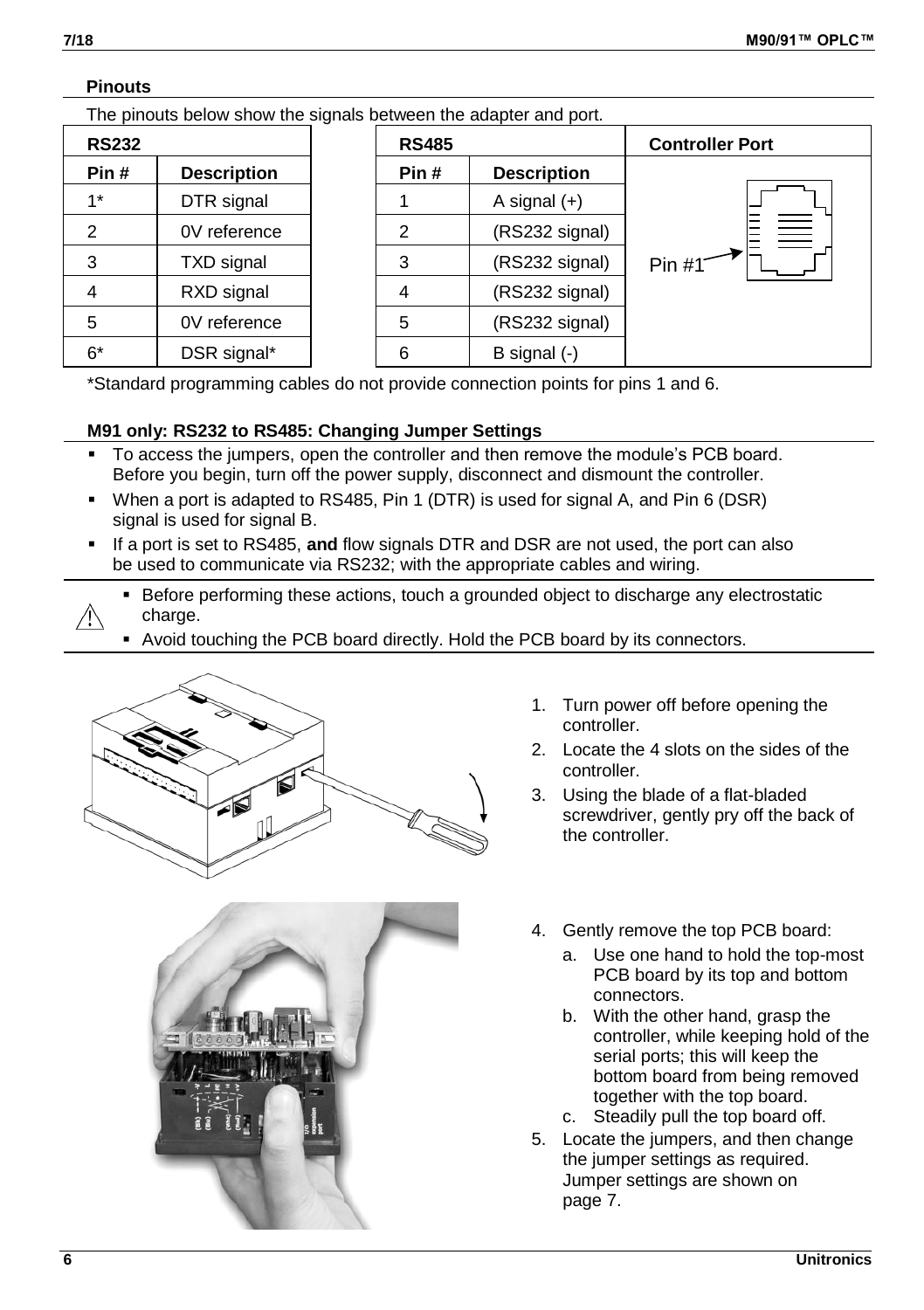

- 6. Gently replace the PCB board. Make certain that the pins fit correctly into
	- their matching receptacle. a. Do not force the board into place; doing so may damage the controller.
- 7. Close the controller by snapping the plastic cover back in its place. If the card is placed correctly, the cover will snap on easily.

# <span id="page-6-0"></span>**RS232/RS485 Jumper Settings**

| RS232/RS485 Jumper Setting |          |          | <b>RS485 Termination</b> |          |   |
|----------------------------|----------|----------|--------------------------|----------|---|
| To use as                  | Jumper 1 | Jumper 2 | <b>Termination</b>       | Jumper 3 |   |
| <b>RS232*</b>              |          |          | ON*                      |          |   |
| <b>RS485</b>               |          |          | OFF                      |          | в |

**RS232/RS485 Jumper Setting RS485 Termination To use as Jumper 1 Jumper 2 Termination Jumper 3 Jumper 4**

\*Default factory setting.